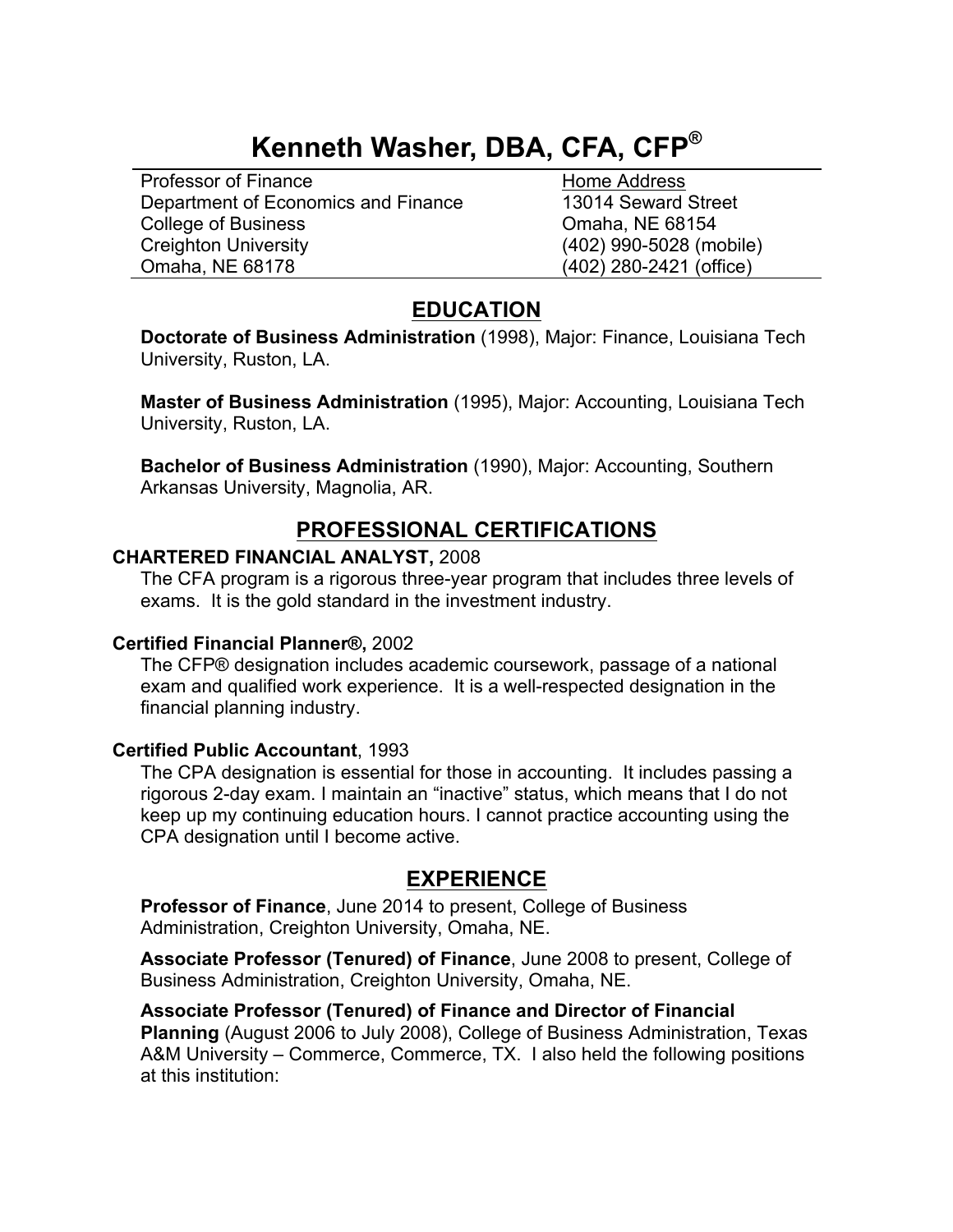**Economics and Finance Department Head and Associate Professor (Tenured) of Finance** (August 2005 to July 2006).

**Assistant Professor (Untenured) of Finance** (August 2001 to May 2005 and August 1998 to July 1999).

**Ad-Interim Professor of Finance** (August 1996 to July 1998).

**Visiting Professor** (October 2004), China University Geosciences, Beijing, China.

**Assistant Professor (Untenured) of Finance** (August 1999 to May 2001), College of Business Administration, Morehead State University, Morehead, KY.

# **RESEARCH**

My work has been cited over 25 times. Selected citations are listed in a separate subsection after conference presentations in this section.

## **Peer Reviewed Publications**

- 1. Kenneth Washer, Srinivas Nippani and Robert Johnson. (2016) "Santa Claus Rally and Firm Size." **Managerial Finance** Volume 42 (8) 817-829.
- 2. Kenneth Washer, Randy Jorgensen and Robert Johnson. (2016) "The Increasing Volatility of the Stock Market." **Journal of Wealth Management** Volume 19 (1) 71-82.
- 3. Vasudeva Murthy, Kenneth Washer and John Wingender. (2015). Are stock prices in the U.S. both nonlinear and nonstationary? Evidence from threshold autoregressive model tests*.* **International Research Journal of Applied Finance** Volume VI (11) 688-695.
- 4. Lee Dunham, Randy Jorgensen, and Ken Washer (2015). "Securities Lending Activities in Mutual Funds and ETFS: Ethical Considerations." **Journal of Business Ethics** March: 1-8.
- 5. Srinivas Nippani, Kenneth Washer, and Robert Johnson (2015). Yes Virginia, There Is a Santa Claus Rally: Statistical Evidence Supports Higher Returns Globally. **Journal of Financial Planning** 28 (3): 55–60.
- 6. Washer, Kenneth and Robert Johnson (2013). An Intuitive Examination of Downside Risk. **The Journal of Financial Planning**. Volume 26 (6): 56- 60.
- 7. Srinivas Nippani, Kenneth Washer and Vasu Murthy (2013). Size and Day-of-the-Week Effect in the Banking Industry: A Comparative Analysis based on Economic Conditions. **International Journal of Financial Research**. Volume 4 (3): 1-9.
- 8. Lee Dunham and Kenneth Washer (2012). The Ethics of Hedging by Executives. **Journal of Business Ethics**. Volume 111 (2) 157-164. Abstracted in CFA Digest, November 2013, Vol. 1, No. 1.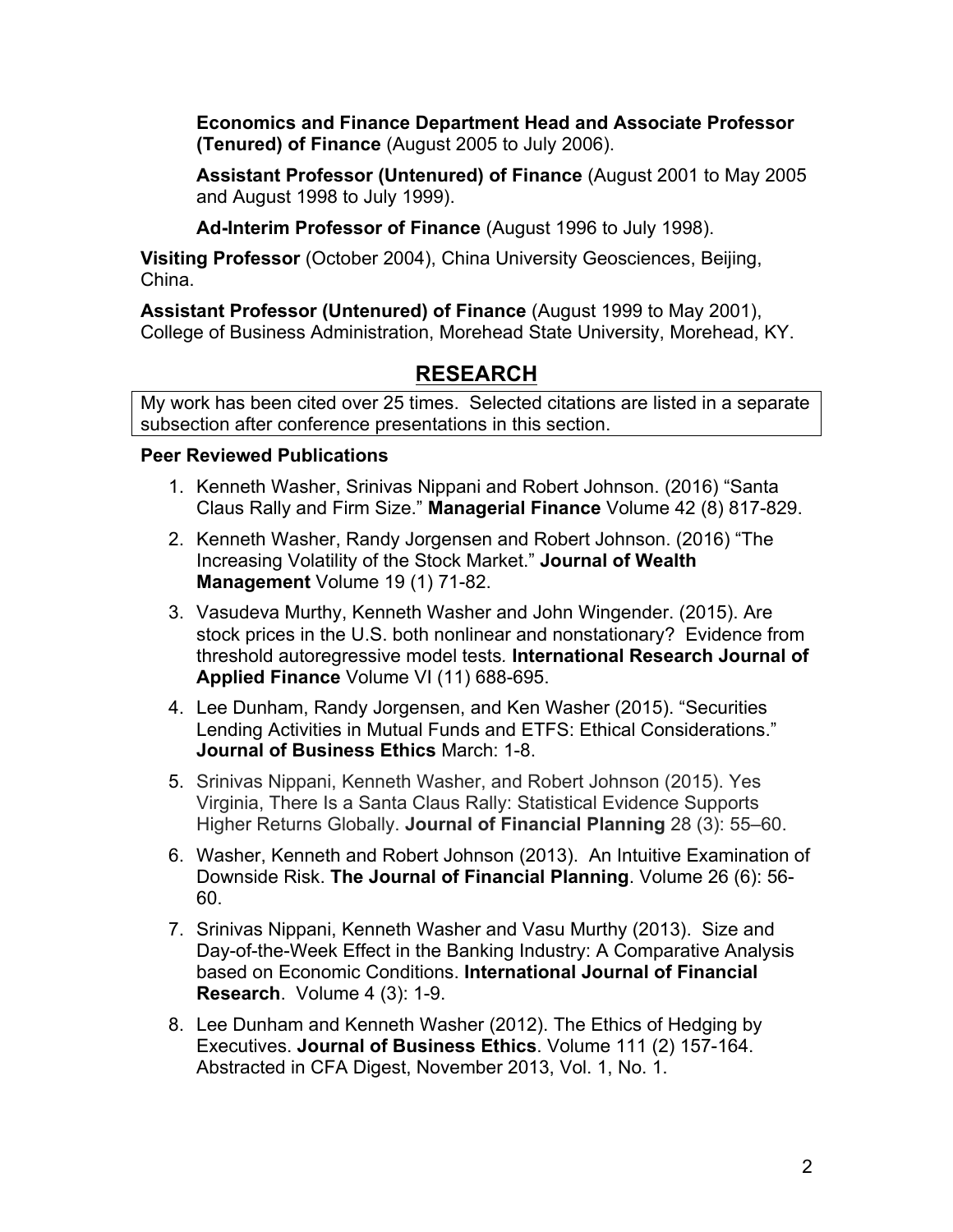- 9. Kenneth Washer and Lee Dunham (2012). Inflation Risk and Asset Class Performance. **Journal of Finance and Investment Analysis**. Volume 1 (3) 61-72.
- 10.Srinivas Nippani and Kenneth Washer (2012). Creditor Nations' Equity Indexes and the U.S. Debt Downgrade. **International Journal of Economics and Finance**. Volume 2 (6) 3-10.
- 11.Srinivas Nippani and Kenneth Washer (2011). A Note on the Short Term Impact of the Eyjafjallajokull Volcanic Eruption on Airline Stocks. **International Review of Applied Financial Issues and Economics**. Volume 3 (1) 282-295.
- 12.Kenneth Washer and Randy Jorgensen (2011). Exchange Traded Notes and the Lehman Bankruptcy. **Academy of Accounting and Financial Studies Journal**. Volume 15 (1) 47-58.
- 13.Vasudeva Murthy, Kenneth Washer and John Wingender (2011). Are Stock Prices in the United States Non-stationary? Evidence from Contemporary Unit Root Tests*.* **Applied Financial Economics**. Volume 21 (22) 1703-1709.
- 14.Kenneth Washer, Srinivas Nippani and John Wingender (2011). Day-ofthe-Week Effect in the Canadian Money Market. **Managerial Finance**. Volume 37 (9) 855-866.
- 15.Vasudeva Murthy, Kenneth Washer and John Wingender (2011). Do U.S. Stock Prices Exhibit Mean Reversion? Evidence from Recent Nonlinear Unit Root Tests. **International Research Journal of Finance and Economics**. Issue 68 (1) 46-49.
- 16.Kenneth Washer (2011). Partial Roth Conversions in Early Retirement: An Effective Strategy for Extending Portfolio Longevity. **Journal of Financial Service Professionals***.* Volume 65 (1) 80-87.
- 17.Asli Ogunc, Srinivas Nippani and Kenneth Washer (2009). Seasonality Tests on the Shanghai and Shenzhen Stock Exchanges: An Empirical Analysis. **Applied Financial Economics**. Volume 19 (9) 681-693.
- 18.Kenneth Washer, Srinivas Nippani and Asli Ogunc (2008). An Analysis of Regional Banks' Repurchasing Behavior. **Academy of Banking Studies Journal**. Volume 7 (1&2) 1-12.
- 19.Denise Dickens, Thomas Noland and Kenneth Washer (2005). Primer on Partnership-Compensation Models. **The CPA Journal**. Volume LXXV, No. 8, 62-65.
- 20.Kiseok Nam, Kenneth Washer and Quentin Chu (2005). A Note on Asymmetric Return Dynamics and Technical Trading Strategies. **The Journal of Banking and Finance***.* Volume 29 (2), 391-418.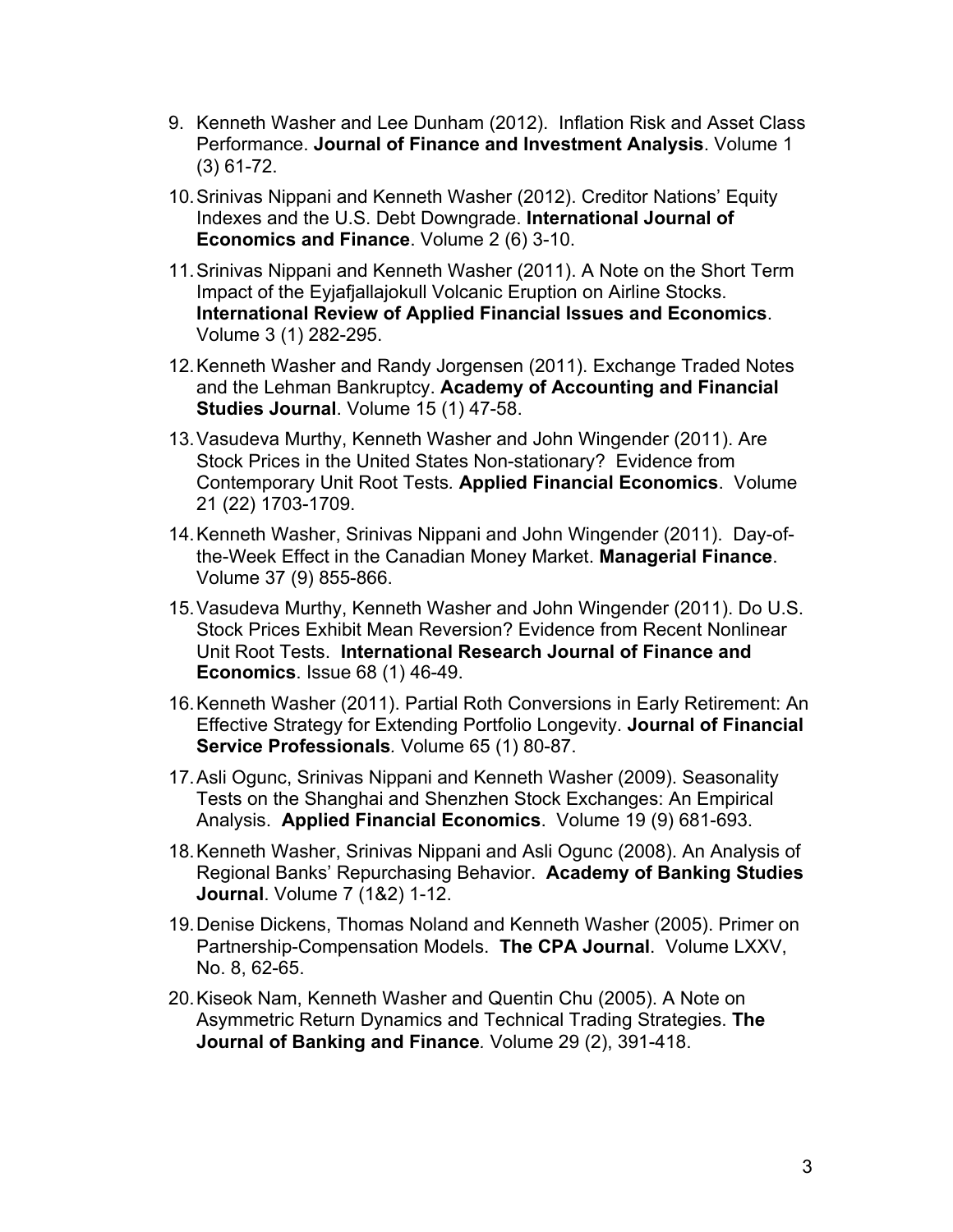- 21.Srinivas Nippani and Kenneth Washer (2005). IBBEA Implementation and the Relative Profitability of Small Banks. **Mid-American Journal of Business**. Volume 20, Number 2, 19-24.
- 22.Thomas Noland and Kenneth Washer (2005). An Analysis of SAS 99 and Its Impact on the Big Fraud in Kentucky. **Journal of Business and Economics Research**. Volume 3 (2)
- 23.Srinivas Nippani and Kenneth Washer (2005). NAFTA's Impact on Industry Return Relationships Among North American Countries. **International Journal of Business Research***.* Volume IV, Number 1, 2005.
- 24.Kenneth Washer and Robert Kendall (2005). A Quantitative Analysis of Beginning Social Security Benefits. **Journal of Business and Economic Perspectives***.* Volume XXXI, Number 1, 194-202.
- 25.Srinivas Nippani and Kenneth Washer (2004). SARS: A Non Event for Affected Countries' Stock Markets? **Applied Financial Economics***.*  Volume 14 (15), 1105-1110.
- 26.Kenneth Washer and Srinivas Nippani (2004). Human Capital and the Balance Sheet. **Financial Counseling and Planning.** Volume 15 (1), 13- 20.
- 27.Mark Schaub, Michael Casey and Kenneth Washer (2004). Banking Industry IPO returns: A Test of the Informational Asymmetry Hypothesis. **Southwest Business and Economics Journal**. Volume 12, 19-24.
- 28.Kenneth Washer and Michael Casey (2004). A Note on the Determinants of Equity Payouts. **The Journal of Applied Business Research**. Volume 20 (2), 83-90.
- 29.Kenneth Washer (2004). Is a Self-Constructed Portfolio Right for You and Your Clients? **The Journal of Accounting and Finance Research**. Volume 12 (2), 99-103.
- 30.Stephen Avard and Kenneth Washer (2003). Retire/Rehire: Does it Benefit the Teacher? **Journal of Financial Planning** (posted online in **"**Between the Issues" - http://www.fpanet.org/journal/BetweenTheIssues /Contributions/091503.cfm).
- 31.Kenneth Washer and Gregory Blanch (2003). Actual Share Repurchases and Capital Gains in the Hospitality Industry. **Journal of Business Administration Online**. Volume 2 (2).
- 32.Kenneth Washer (2002). The Bear Market's Impact on Clients in Various Life Cycle Phases. **Research Journal of Business Disciplines**. Volume 8, 41-45.
- 33.Kenneth Washer and Thomas Noland (2002). Actual Share Repurchases and Capital Gains in the REIT Sector. **Research Journal of Business Disciplines**. Volume 7, 43-46.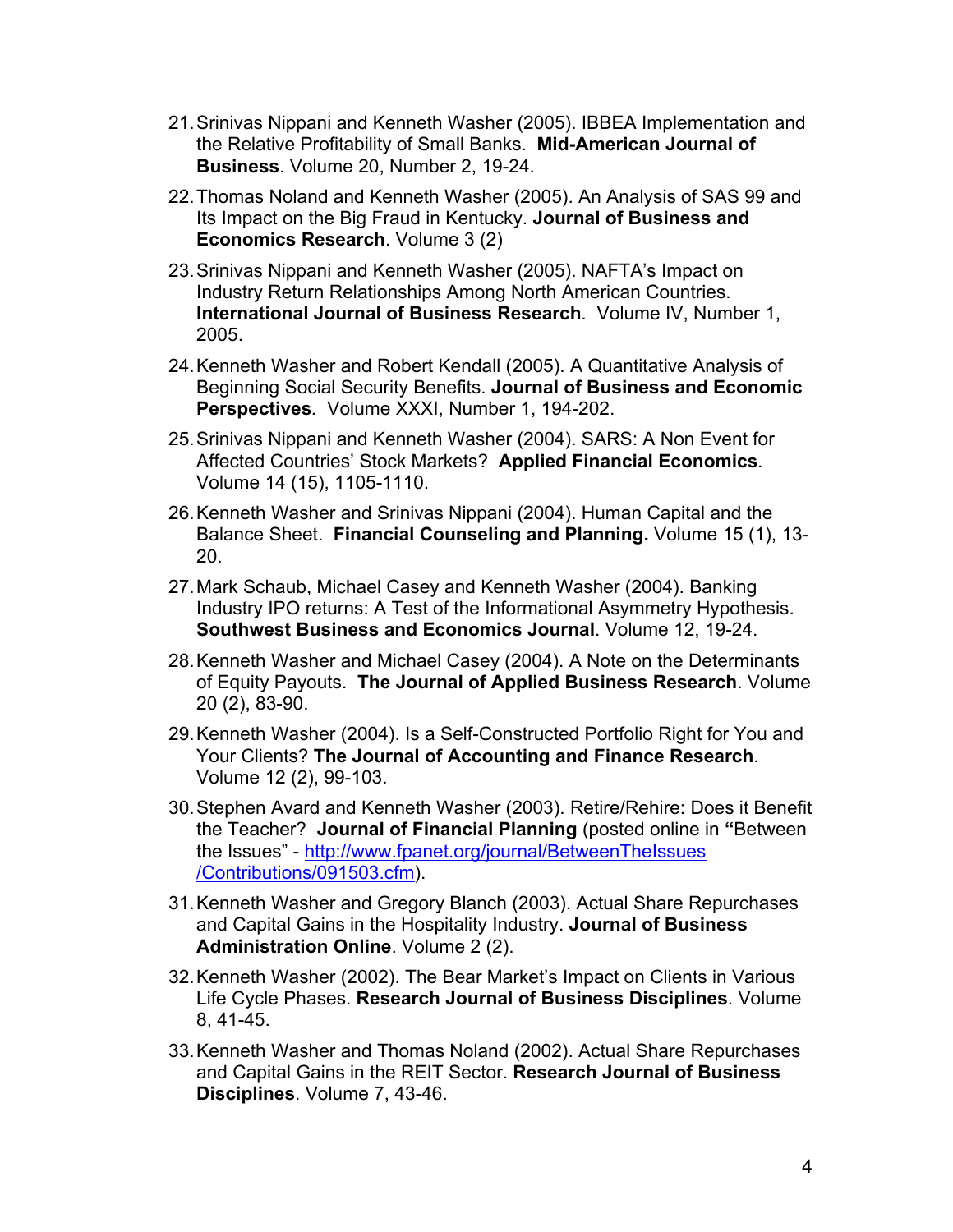- 34.Kenneth Washer and Thomas Noland (2002). Actual Share Repurchases and Capital Gains in the Oil and Gas Industry. **Oil, Gas & Energy Quarterly**. Volume Li (1), 93-100.
- 35.Kenneth Washer and John Callens (1999). Large Banks Share Price Reaction to the Riegle-Neal Interstate Banking Efficiency Act of 1994. **Midwest Review of Finance and Insurance**. Volume 13 (1), 111-117.

#### **Book Chapters and Other**

- 1. Kenneth Washer (2010). In John Parnell and Wei Lin Lei (Ed.), *Business English* (pp. Unit 6, Pages 101-118). Beijing: Higher Education Press.
- 2. Roberta Stathis, Patrice Gotsch, Kenneth Washer, Paul Vonnahme and Gregory Blanch (2010). Total Hip and Knee Replacements: Quality, Cost, and Access: What the Research Reveals—2010. Ruidoso: Ruidoso Research Associates, a division of SG Consulting, Inc.
- 3. Kenneth Washer. "Save Now, Savior Later". Champion Reader. Eds. R. Stathis and P. Gotsch. Brea, CA: Ballard & Tighe, 2008, 70-77.
- 4. Kenneth Washer. "Earning, Saving and Giving: Have We Lost our Way?" Omaha, NE: Creighton Magazine, Summer 2009, 22-25.

#### **Papers Under Review and Work in Progress**

• Kenneth Washer, Srinivas Nippani and Robert Johnson. "Santa Claus Rally and Firm Size: Evidence from the US Market." **Financial Management**.

## **Conference Presentations**

- 1. Srinivas Nippani and Kenneth Washer "A Note on the Impact of the Eyjafjallajokull Volcanic Eruption on Airline Stocks" presented at the March 2011 Southwestern Finance Association meeting in Houston, TX.
- 2. Kenneth Washer and Randy Jorgensen "Exchange Traded Notes and the Lehman Bankruptcy" presented at the April 2010 Allied Academies annual meeting in New Orleans, LA.
- 3. Kenneth Washer, Srinivas Nippani and John Wingender "Day-of-the-Week Effect in the Canadian Money Market" presented at the March 2010 Southwestern Finance Association meeting in Dallas, TX.
- 4. Asli Ogunc, Srinivas Nippani and Kenneth Washer "The Dynamics of the Shanghai and Shenzhen Stock Markets: An Analysis of Relationship and Market Anomalies Over 1997 – 2003" presented at the January 2007 International Business and Economy Conference in San Francisco, CA.
- 5. Srinivas Nippani, Kenneth Washer and Asli Ogunc "NAFTA's Impact on Industry Relationships between North American Countries" presented at the October 2005 IABE meeting in Las Vegas NV.
- 6. Srinivas Nippani and Kenneth Washer "SARS: A Non-Event for Affected Countries' Stock Markets?" presented at the February 2004 American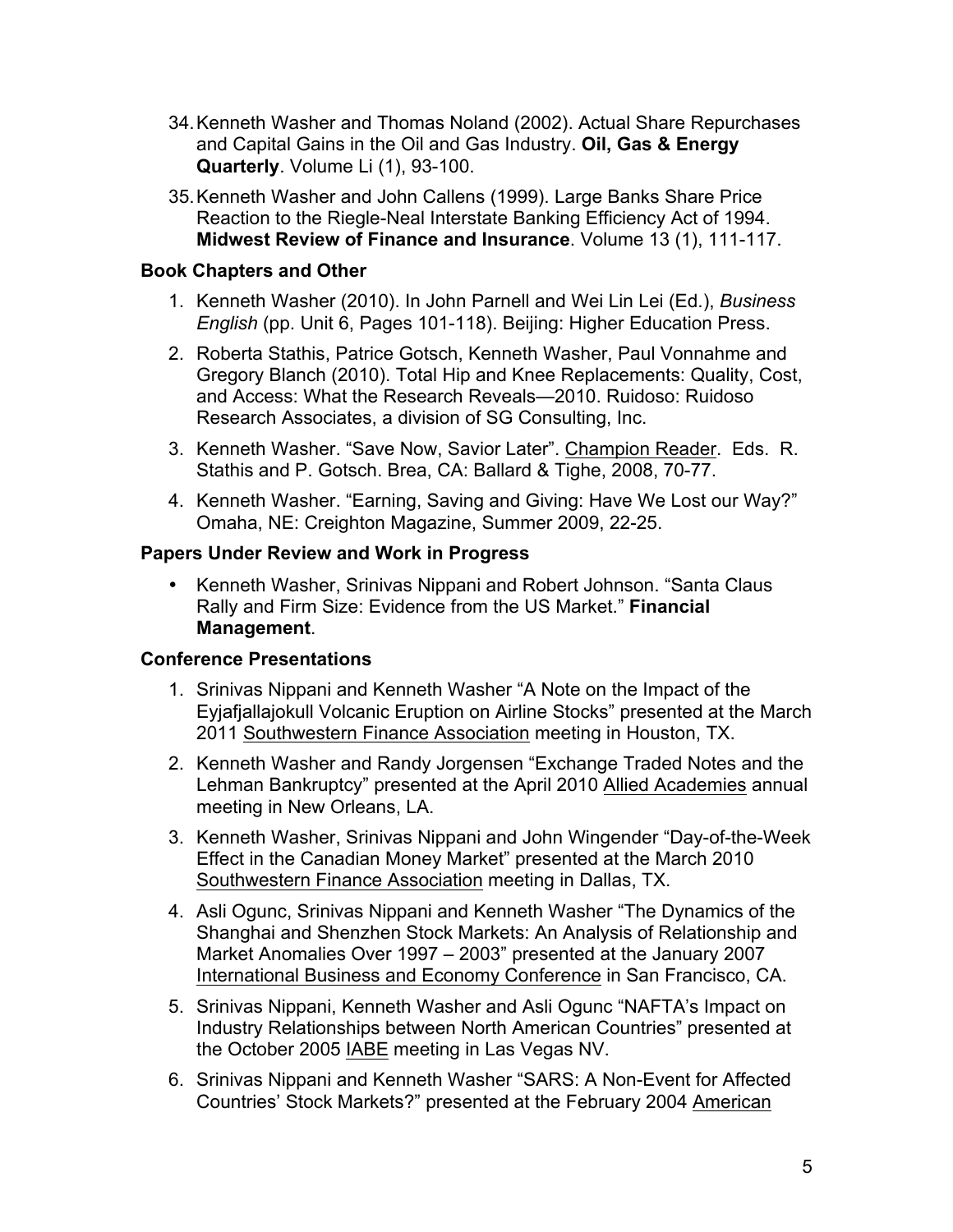Society of Business and Behavioral Sciences meeting in Las Vegas, NV (**This paper won the best paper award at the meeting**).

- 7. Kenneth Washer "A Quantitative Analysis of Beginning Social Security Benefits Early" presented at the December 2004 American Academy of Accounting and Finance Conference in New Orleans, LA.
- 8. Kenneth Washer and Srinivas Nippani "Contingent Assets and the Balance Sheet" presented at the February 2003 American Society of Business and Behavioral Sciences meeting in Las Vegas, NV.
- 9. Kenneth Washer "Human Capital and the Balance Sheet" presented at the February 2004 MidSouth Association of Business Disciplines meeting in Jackson, MS.
- 10.Kenneth Washer " Is a Self Constructed Portfolio Right for You or Your Clients?" presented at the December 2003 American Academy of Accounting and Finance meeting in New Orleans, LA.
- 11.Kenneth Washer "A Cross-Sectional Analysis of the Determinants of Corporate Share Repurchases" presented at the 1999 Financial Management Association Conference in Orlando, FL.
- 12.Kenneth Washer and Hanni Mesak "Effects of Retailers and Consumer Adoption Processes on Diffusion of new Subscribed Services" presented at the 1997 Decision Sciences Institute meeting in San Diego, CA.

## **Citations and Impact**

My work has been cited in a very popular textbook on statistics for business and economics. I also have an article that has 23 citations listed on Google Scholar. Two textbooks I wrote chapters in are also in circulation.

- 1. Kenneth Washer, Randy Jorgensen and Robert Johnson. (2016) "The Increasing Volatility of the Stock Market." **Journal of Wealth Management** Volume 19 (1) 71-82.
	- a. AAII journal http://www.aaii.com/journal/article/data-mixed-onwhether-volatility-is-rising?a=journalupdate
	- b. USA Today http://www.usatoday.com/story/money/columnist/powell/2016/06/01 /stock-volatility-volatie-retirees/82896534/
- 2. Srinivas Nippani, Kenneth M. Washer, and Robert R. Johnson, "Yes, Virginia, there is a Global Santa Claus Rally" forthcoming **Journal of Financial Planning,** March 2015.
	- a. This paper was abstracted and the contents of it were discussed by Matt Krantz of USA TODAY (Money Section in "America's Markets) three months before it was published in the Christmas Holiday season of 2014. The entire text of the article is found under the heading (What to Watch: Investors, It is Time to Believe in Santa) at the following web address: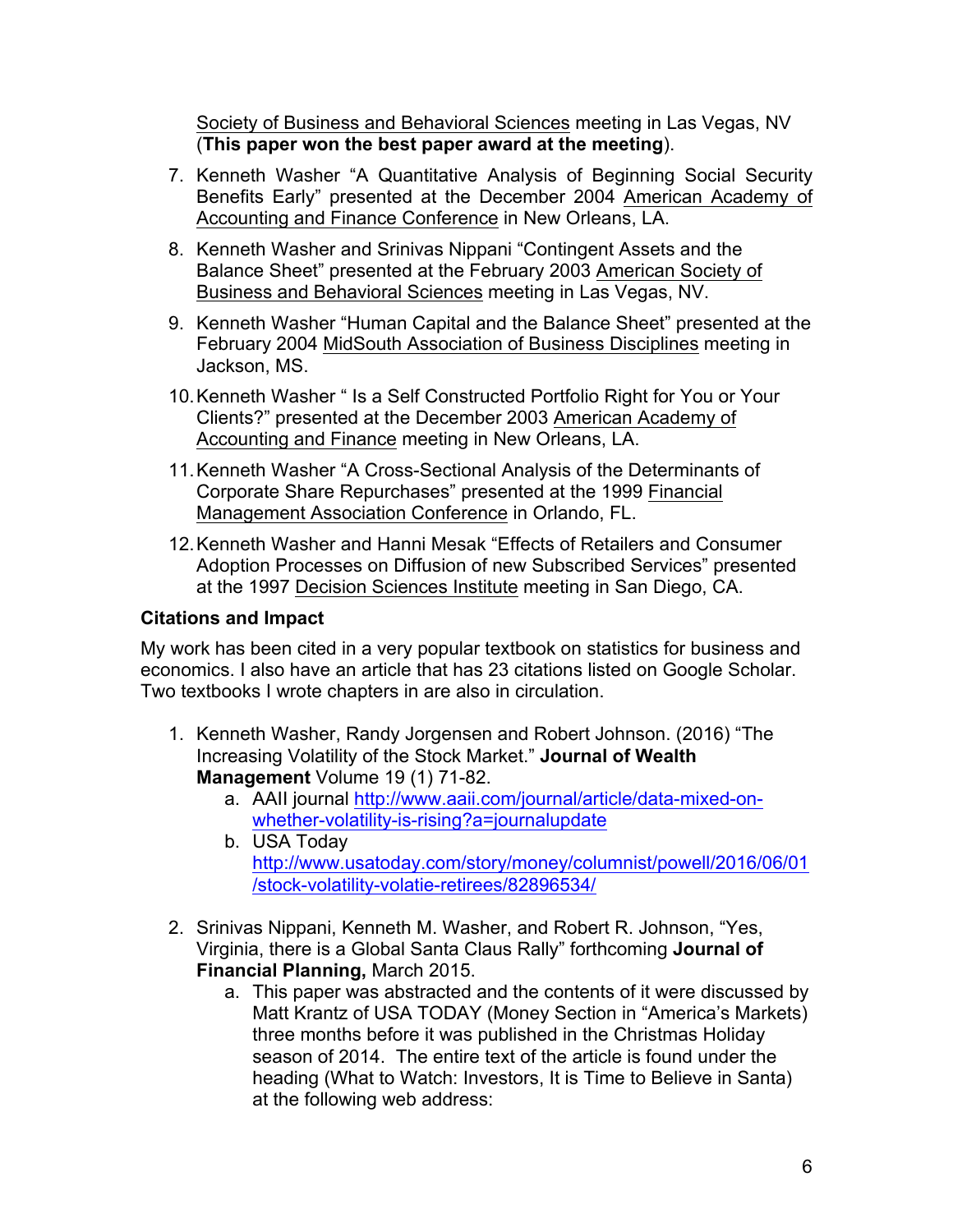http://americasmarkets.usatoday.com/2014/12/15/investors-itstime-to-believe-in-santa/

- b. This article of Matt Krantz is also summarized in a letter written to investors by the CEO of the online brokerage firm Tradeking.com Don Montanaro dated December 24, 2014. The entire letter which summarizes our study is as presented by Matt Krantz is given here: http://community.tradeking.com/members/bigdog/blogs/120255 yes-virginia-the-santa-claus-rally-is-real
- c. This article was abstracted in Bahrain by Mahmood Rafique of 24\*7news.com on Monday, December 29, 2014. The article is found at: http://www.twentyfoursevennews.com/headline/santabrings-holidays-cheers-for-investors/
- 3. Kenneth M. Washer and Srinivas Nippani "Human Capital and the Balance Sheet" *Financial Counseling and Planning, Vol. 15 (1), 2004, 13-20.*
	- **a.** *The Australian Centre for Financial Studies, a body that* conducts independent research and thought leadership into issues related to the financial sector. In a paper published by Michael Drew and Adam Walk, the above work is referred to several times, the tables in the work are used to make the authors' point and the follow up works by other authors to this work above cited. The paper by Drew and Walk (2014) is "Australian Household Sector Finances". The paper in its entirety (pages 21-23 and 33 use parts of the work above in the text and footnotes and the reference is found in page 56). The work is available at the following website: http://www.fundingaustraliasfuture.com/sites/fundingaustraliasfuture .com/files/papers/Australian\_Household\_Sector\_Finances.pdf
- 4. Srinivas Nippani and Kenneth M. Washer "SARS: A Non-Event for Affected Countries' Stock Markets?" **Applied Financial Economics**, Vol. 14 (2), 2004, 1105-1110.
	- a. The work has been cited in:
		- i. *Statistics for Business and Economics* by David R. Anderson, Dennis J. Sweeney, Thomas A. Williams, Jim Freeman and Eddie Shoesmith, pages 721-722, 2007 published by Thomson Learning. This work has been summarized in a box item "Statistics in Practice" in the chapter on Non-parametric tests.
		- ii. *"Innovationskooperationen entlang der Supply Chain der europäischen Aviation-Industrie"* by Andreas Potzner. The work is cited on page 179 in this book (German Edition) on Supply Chain Management in the aviation industry. The full citation is shown on page 284.
- 5. Kiseok Nam, Kenneth Washer and Quentin Chu (2005). A Note on Asymmetric Return Dynamics and Technical Trading Strategies. **The Journal of Banking and Finance***.* Volume 29 (2), 391-418.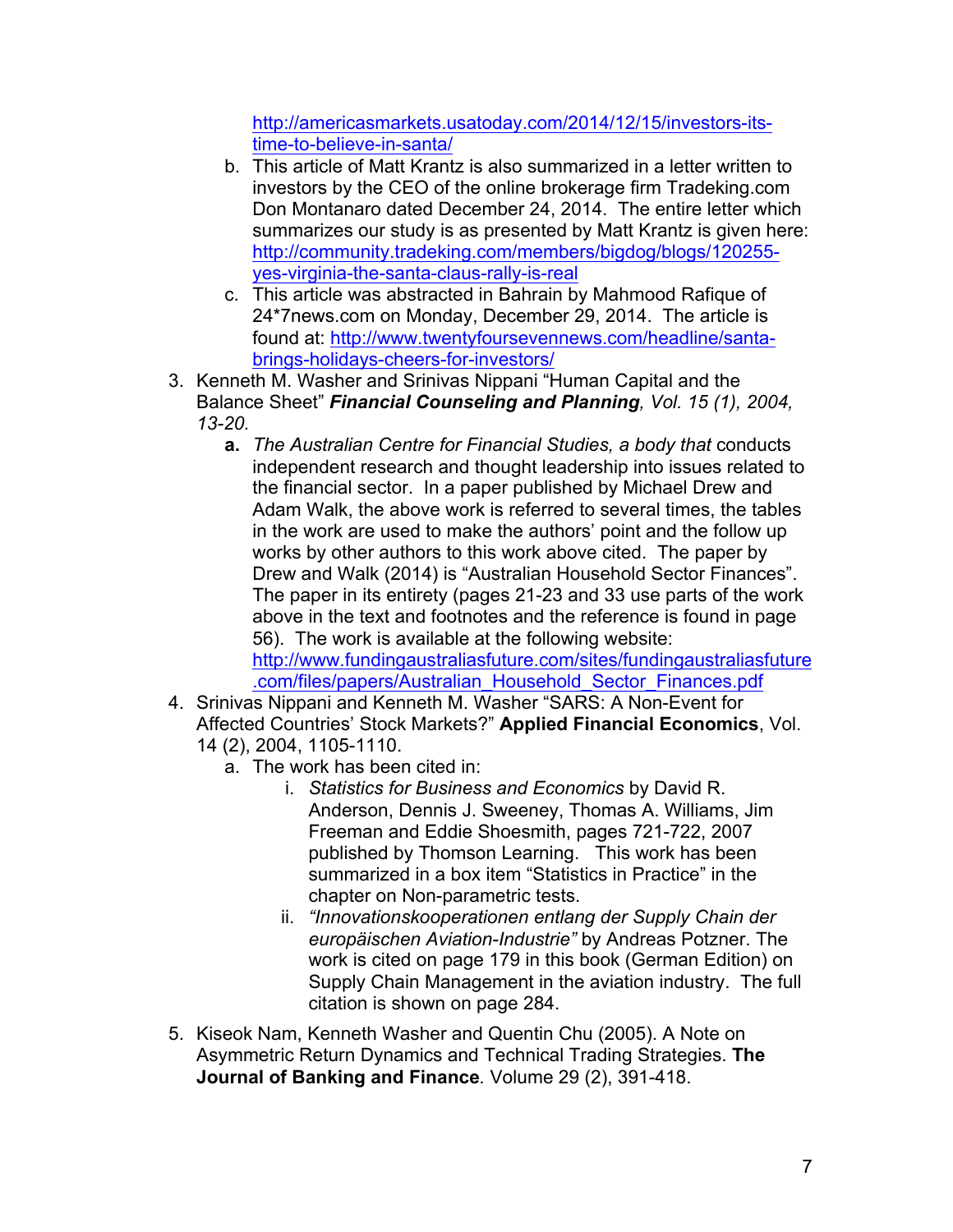- a. This work has 23 citations associated with it in articles published in journals such as
	- i. *Applied Economic Letters*
	- ii. *Journal of Banking and Finance*
	- iii. *Applied Financial Economics*
- 6. Kenneth Washer (2010). In John Parnell and Wei Lin Lei (Ed.), *Business English* (pp. Unit 6, Pages 101-118). Beijing: Higher Education Press.
	- a. This textbook is now in its second edition and I have contributed two chapters. Several hundred thousand copies are in print according to one of the editors. The book is used to teach English to Chinese college students that are interested in business. My units are related to financial management.
- 7. Kenneth Washer. "Save Now, Savior Later". Champion Reader. Eds. R. Stathis and P. Gotsch. Brea, CA: Ballard & Tighe, 2008. 70-77.
	- a. This text is aimed at middle school students in the US and is being used. My unit is on personal finance. The Blue Level Reader has impacted at least 3,000 students in 22 states and 80 school districts.

## **Other Scholarly Activity**

- 1. **Editorial Board Member, Journal of Financial Service Professionals,**  published by the Society of Financial Service Professionals, 2011-Present.
- 2. **Consulting Educator, SG Consulting, Inc**., 2007-Present.
- 3. **Ad-hoc reviewer** for
	- a. Quarterly Journal of Finance and Accounting
	- b. Financial Counseling and Planning
	- c. Journal of Financial Service Professionals
	- d. Journal of Business Ethics
- 4. Served as discussant at numerous conferences.

# **COURSES TAUGHT**

## **Creighton University**

•

For MS level (online and classroom based):

- Capital Markets (MSA 732)
- Quantitative Analysis (MSA 724)
- Financial Statement Analysis II and Introduction to Portfolio Management (MSA 738)

For BSBA level: (classroom based only)

• Investment Analysis (FIN 325)

# **Texas A&M University - Commerce (Fall 2002 to date)**

For MBA/MS level (online and classroom based)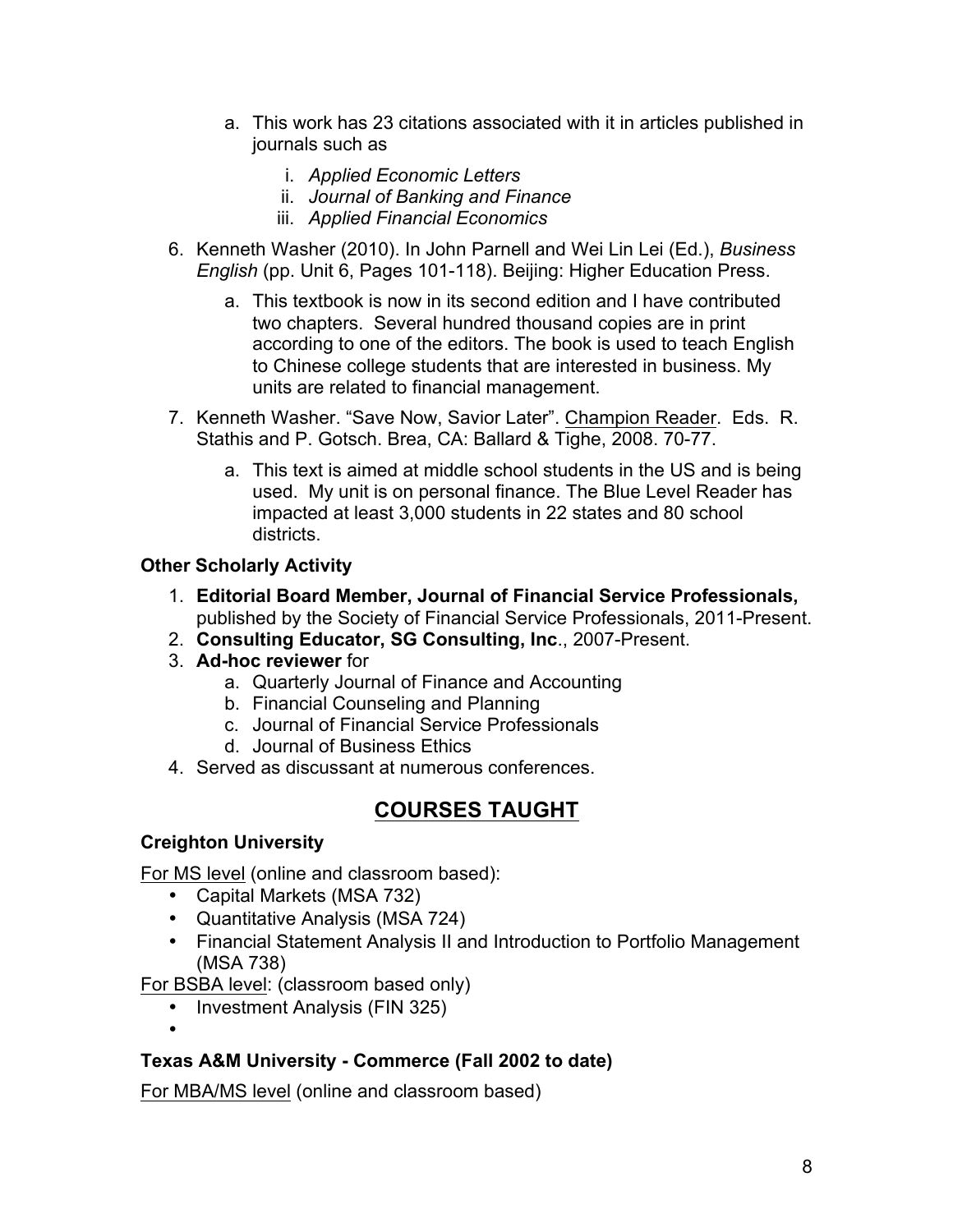- Financial Management (FIN 504)
- Investment Management (FIN 510)

For BBA level: (classroom based only)

- Personal Finance (FIN 130)
- Introduction to Business Finance (FIN 304)
- Advanced Financial Management (FIN 404)
- Investments (FIN 410)
- Financial and Estate Planning (FIN 430)
- Management of Financial Institutions (FIN 429)
- Finance for Decision Makers (FIN 501)
- Investment Seminar (FIN 510)
- Advanced Security Analysis and Portfolio Management (FIN 512)
- Financial Markets, Institutions and Instruments (FIN 570)

#### **China University Geosciences**

Undergraduate: (classroom based)

• Introduction to Financial Management (October 2004)

## **SERVICE**

#### **Finance Publishers-Professional service:**

- Reviewed several chapters from the textbook "Corporate Finance: Core Principles and Applications" by Stephen A. Ross, Randolph W. Westerfield, Jeffrey J. Jaffe and Bradford D. Jordan for McGraw Hill-Irwin, 2004-2005.
- Reviewed several chapters for the textbook "Fundamentals of Corporate Finance" by Richard A. Brealey, Stewart C. Myers and Alan J. Marcus, for the sixth edition by McGraw Hill-Irwin 2007.

#### **Professional Organizations:**

- Southwestern Finance Association, served on program committee in 2009, 2010 and 2011. In this capacity, I reviewed papers submitted to the meeting. I was also a session moderator and discussant at each of these conferences.
- Financial Management Association, committee member for the March 7, 2009 Finance Leaders' Conference held in Chicago.
- Financial Planning Association, member 2008-present.
- CFA Society of Nebraska, member 2008-present.

#### **Creighton University**

- Rank and Tenure Committee, 2014-present.
- Assurance of Learning Committee, 2015-present.
- Undergraduate Program Committee, member, 2008-present.
- Moderator for Financial Conversations with John C. Taft on October 8, 2012.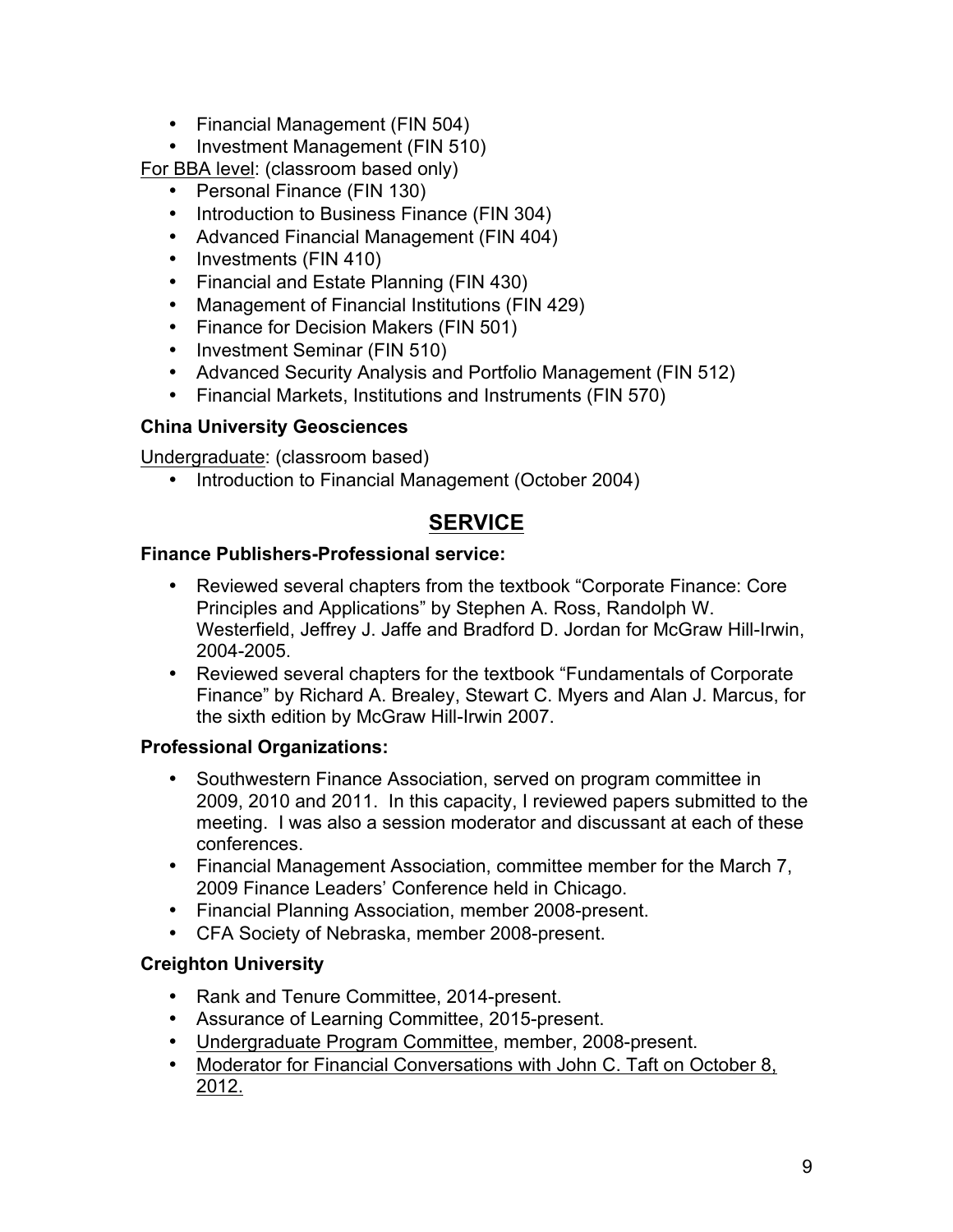- Financial Planning Track, assisted in the development and approval of this track within the finance major.
- Faculty representative at Financial Planning Association's annual conference 2011 (accompanied three students)
- Faculty representative at R.I.S.E. conference, March 2009 (accompanied 5 students).
- Faculty representative to FMA Student Leader's Conference 2009 (accompanied 4 students).
- Graduate Program Committee, member, Spring 2009.

## **Community Service in Omaha**

- St. Andrews United Methodist Church, Finance Committee Member, 2008 present.
- Omaha Suburban Athletic Association and Millard Athletic Association softball coach 2008-2011.
- YMCA, basketball coach, 2008.

## **Texas A&M University –Commerce:**

- CFP Certificate Program, developed and administered, 2004-2008.
- Distance Education Committee, member, 2004-2008.
- College of Business Outcomes Assessment Committee, member 2004- 2008.
- TAMU-Commerce's Traditions Committee, member 2002-2008.
- TAMU-Commerce's Discipline Committee, member 2002-2008.
- TAMU-Commerce's Honorary Degree Committee, 2002-2005.
- Accounting and Finance Search Committees, chair 2006 and member, 2002, 2003, 2005, 2007.
- Dean's Council, 2006.
- Faculty senator representing Economics and Finance Department, 2002- 2004
- Parents' Day representative for Economics and Finance Department, Spring 2000-2004.
- Represented the department in Junior Level Essay Exam grading, 2000- 2002.

## **Community Service in Commerce, TX:**

- Graduate of Commerce Leadership Institute, spring 2004.
- Served on Board of Adjustments Committee, 2007.
- Financial Planning Track coordinator
- First United Methodist Church
	- o Finance Committee member 2000-2008
	- o Stewardship Chairman, 2006-2008
- Northeast Texas Children's Museum, board member and Treasurer 2004- 2006.